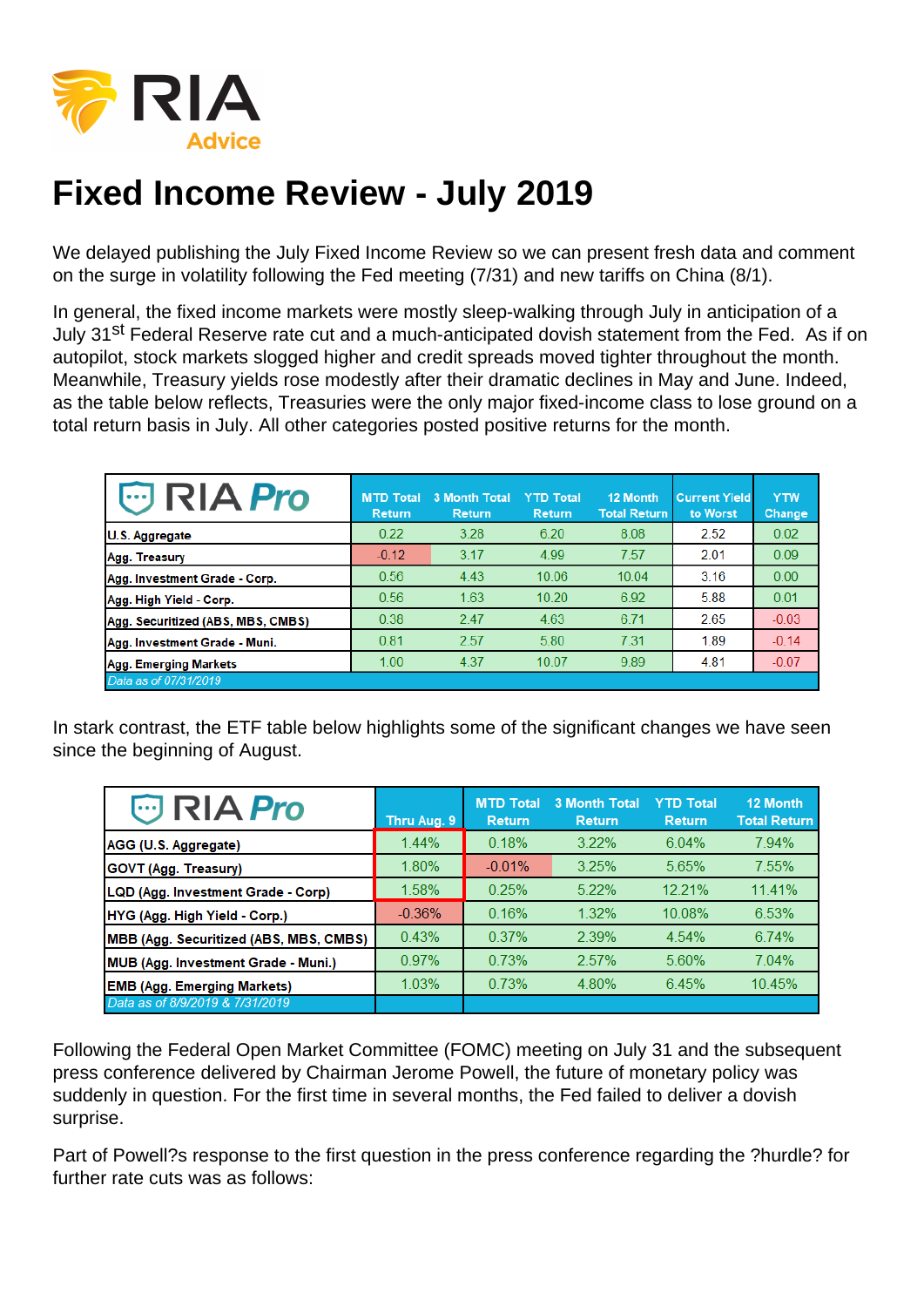??the committee is really thinking of this as a way of adjusting policy to a somewhat more accommodative stance to further the three objectives that I mentioned. To ensure against downside risks, to provide support to the economy that those factors are pushing down on economic growth and then to support inflation. So, we do think it'll serve all of those goals. But again, we're thinking of it as essentially in the nature of a midcycle adjustment to policy.?

Despite the evidence and assurances of rate cuts to provide a firebreak against any potential weakening of the economy, Powell?s reference to ?a midcycle adjustment? suddenly raised doubts about their conviction for further easing.

Given the strength of the U.S. economy, the ?downside risks? he refers to are clearly emanating from foreign sources. Now add a Fed that may not be ready to cut rates further and the renewed escalation of the trade war between the U.S. and China and one has a potent cocktail for the volatility seen since the end of July.

As can be seen in the tables above, fixed-income markets in July were mostly a non-event but the first several days of August have been full of fireworks. The table below illustrates the move in U.S. Treasury yields since July 31.

| Yield                     | 7/31/2019 | 8/9/2019 | Change   |
|---------------------------|-----------|----------|----------|
| 2 Year Treasury Yield     | 1.87%     | 1.65%    | $-0.22%$ |
| 10 Year Treasury Yield    | 2.01%     | 1.75%    | $-0.26%$ |
| 2-10 Year Treasury Spread | 0.14%     | 0.10%    | $-0.04%$ |

Investment grade and high yield markets reacted with some displeasure to Jerome Powell?s comments and new rhetoric from the administration on trade and tariff challenges associated with China. Although the magnitude of the spread changes did not breach any meaningful technical levels, the speed of the change was rather head-snapping.

| OAS (bps)             | 7/31/2019 | 8/9/2019 | Change |
|-----------------------|-----------|----------|--------|
| Investment Grade (IG) | 108       | 120      | 12     |
| High Yield (HY)       | 371       | 415      | 44     |
| <b>IG-HY Spread</b>   | 263       | 295      | 32     |

We end up in a familiar place. If we are to take the Chairman at his word and potential downside risks warrant a rate cut, it becomes even more challenging to justify the valuations investors are being asked to pay to own risky assets. Despite having posted new highs in recent weeks, the S&P 500 has produced a 3.48% annualized total return over the past 18 months along with volatility of 15.5%. High yield bonds have delivered annualized total returns of 4.80% with 12.9% volatility. Net out the most recent inflation data of 1.6% from those numbers and we struggle to understand why investors have been so enthusiastic.

Eighteen months ago, one could buy 10-year Treasuries at a 2.85% yield. The 7-10 year ETF (Ticker: IEF) has delivered 3.55% total return and with only 4.4% volatility. Needless to say, while not glamorous, the risk-free route provided returns on par with stocks and high-yield but with significantly less volatility. Given the risks Chairman Powell has outlined, might Treasuries, despite near-record low yields, be the safe place to hide in fixed income for the time being? Astute, rational